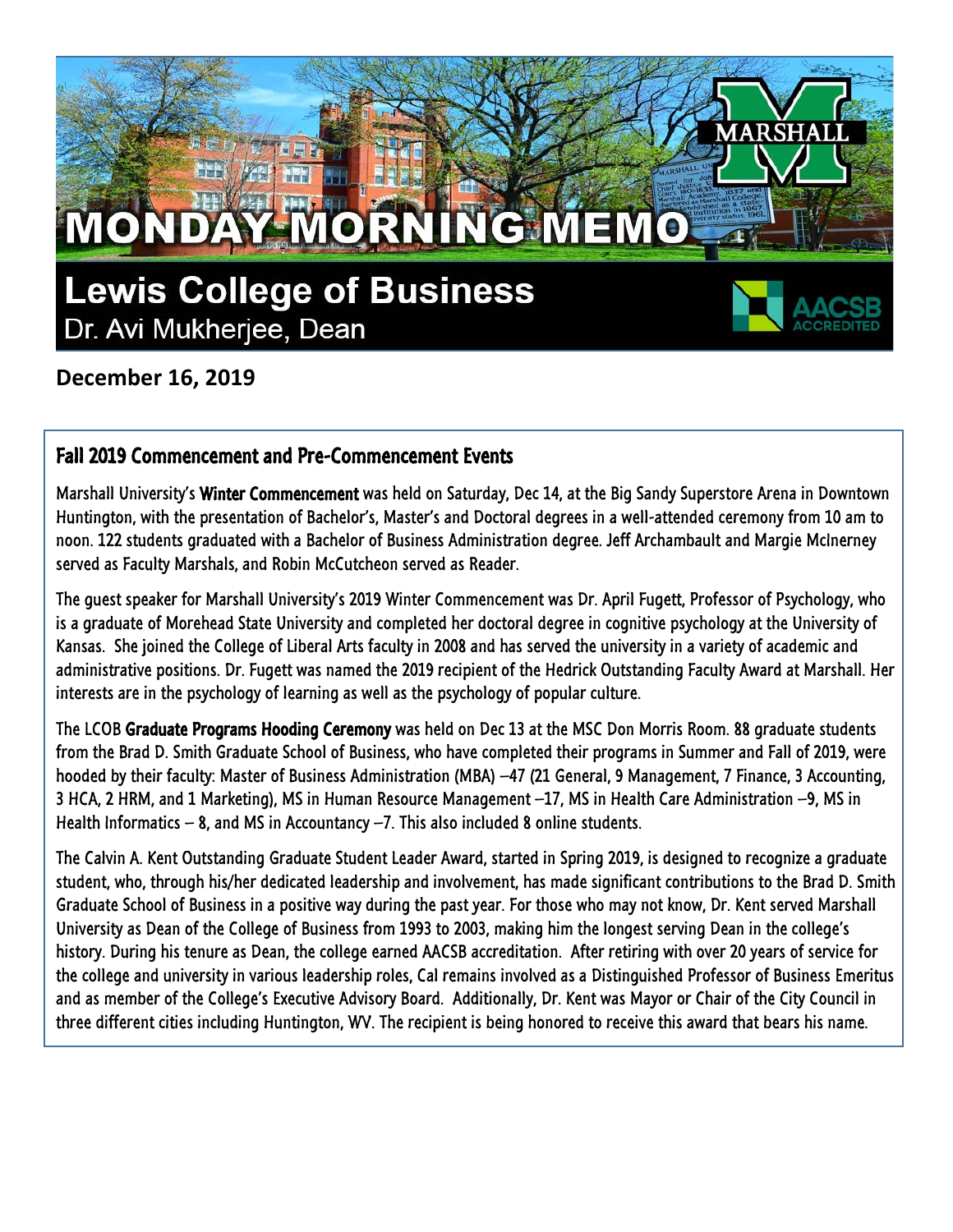# MONDAY MORNING MEMO

**Lewis College of Business** Dr. Avi Mukherjee, Dean

The Calvin A. Kent Outstanding Graduate Student Leader Award for Fall 2019 was awarded to Kasun (Owitigala) Wijayagurusinghe, an international student from Sri Lanka, who graduated with a B.B.A. in accounting in 2018 and an M.S. in accountancy in 2019 from Marshall. While at Marshall, Kasun worked on campus as an accounting intern at INTO Marshall, a graduate assistant at the Office of Intercultural Affairs, and a research assistant in the Dean's Office at the Lewis College of Business. He participated in the Volunteer Income Tax Assistance program and was President of the International Student Organization and the Kappa Phi Chapter of Beta Alpha Psi for which he had previously served as Vice President of Finance. Kasun was the proud recipient of the Marshall University's Division of Student Affairs Spirit of Excellence Award and the WVSCPAs Graduate Student Scholarship. He was also a Kathy Eddy Scholar in 2017 and a Presidential Ambassador for 2017- 2018. Kasun interned with the accounting firm, Ernst & Young in Charleston and began working full-time at this prestigious firm in fall 2019.

**ARSE** 

Beta Alpha Psi organized its Fall Induction Ceremony and Banquet at the Guyan Country Club. Two graduates and nine inductees were honored in the presence of our Accounting faculty, corporate partners, accounting advisory board members, and students. G. Lane Ellis, Partner at Arnett Carbis Toothman LLP, Charleston, was the Honorary Speaker. Lane is a Partner and Coordinator of System and Organization Controls (SOC), Business Valuation and Litigation Support Services Groups of Arnett Carbis Toothman LLP. Lane has over thirty-nine years of accounting, auditing and consulting experience. Lane has experience in several industries, including financial, retail and wholesale, distributors, natural resources, construction, state and local governments, non-profit, manufacturing, and health care providers. A few highlights of Lane's experience follows: Frequent teacher and lecturer on financial and statistical topics; Authored a significant number of publications and continuing education courses; Testimony as an expert witness and forensic accountant; Completed well over 800 business valuations; Considered a strategic resource by long-term care professionals; and Conducted audits of Service Organizations for over 25 years. Lane graduated magna cum laude from Marshall in 1978 with a Bachelor of Science Degree in Business Administration with a concentration in accounting.

Our nationally recognized BAP chapter is strongly connected to the profession and provides excellent opportunities for community service and professional development.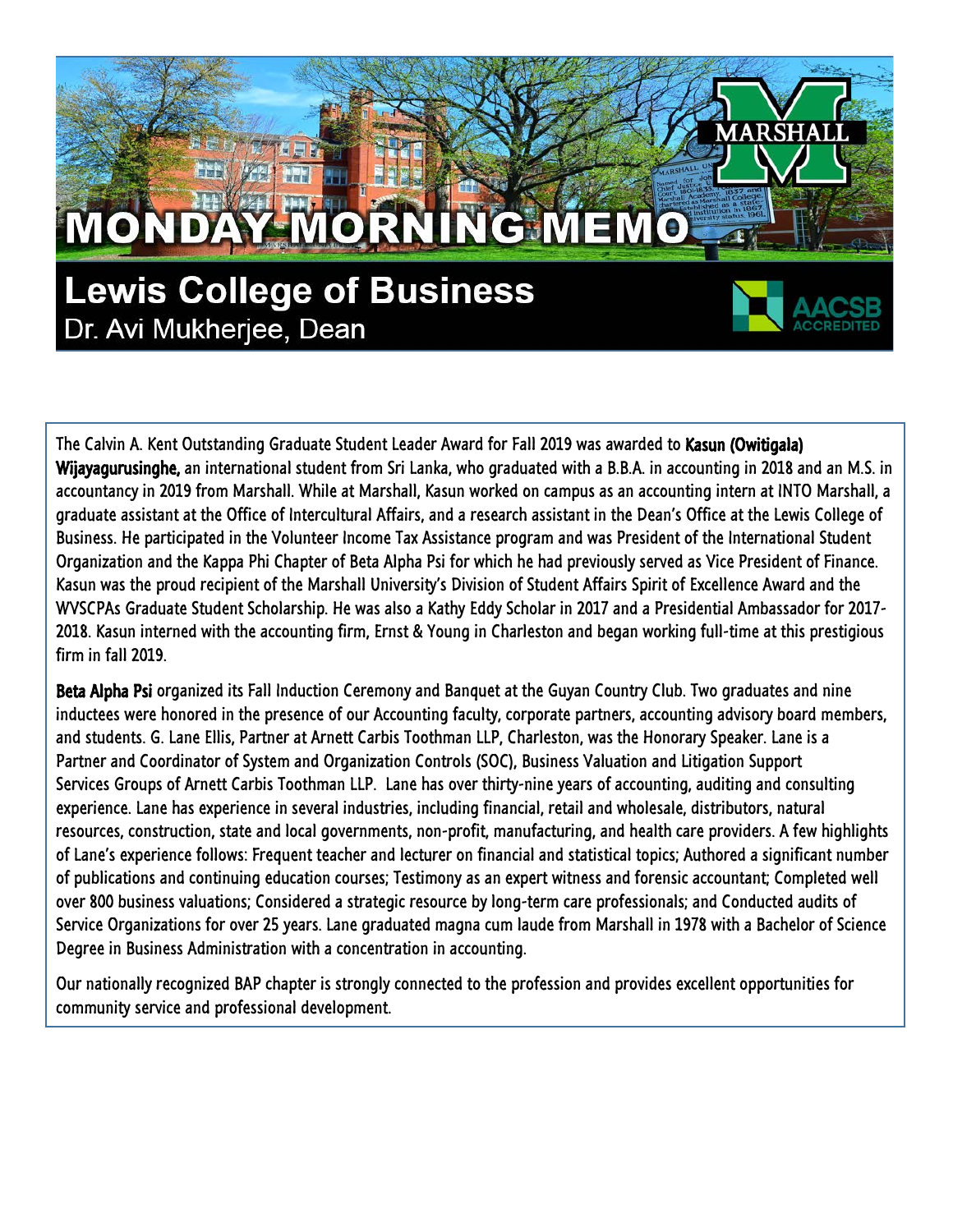

#### Cohen Business Professionalism Speaker Series

The seventh semester of the Cohen Business Professionalism Speaker Series continues to be successful in offering outstanding professional enrichment activities to Marshall University students.

During the Fall 2019 Semester, 73 students graduated with the Business Professionalism Certificate, having met all the requirements:

- Attend five events of the Business Professional Speaker Series.
- Have an approved resume on JobTrax with Career Services.
- Participate in the Career Fair and the Etiquette Dinner.
- Develop a LinkedIn profile and join the Lewis College of Business LinkedIn page.

The series provides students with opportunities to make the connection between classroom learning and real-world business applications through interactions with experienced and successful business people. The following twelve speakers presented this semester:

- Jeff Morrison (CEO, C.I. Thornburg Company (CITCO))
- Cam Wadley (District Marketing Manager, Federated Insurance)
- Josh Juckett (Financial Wellness Consultant, BB&T)
- Dr. Kathy D'Antoni (Assoc. State Superintendent, West Virginia)
- Jim Greer, Jr. (Leadership Consultant)
- Jenna Ramsey (Chief Values Officer, C.I. Thornburg Company (CITGO))
- Dr. Jean-Peirre Auffret (School of Business, George Mason University)
- Dave Meyn (Sr. Director of Distribution, Cintas)
- John Ebert (Business Owner/Entrepreneur)
- Thomas Hawighorst (Senior Executive Advisor on Talent, Change and HR)
- Bruce Felder (Director of HR, Marshall University)
- Siye Weng (Visiting Scholar from China)

For interest in speaking or attending the speaker series, or to recommend a speaker, please contact Glen Midkiff, Director of our Center for Stakeholder Engagement, by emailing midkiff2@marshall.edu or calling 304-696-3431.